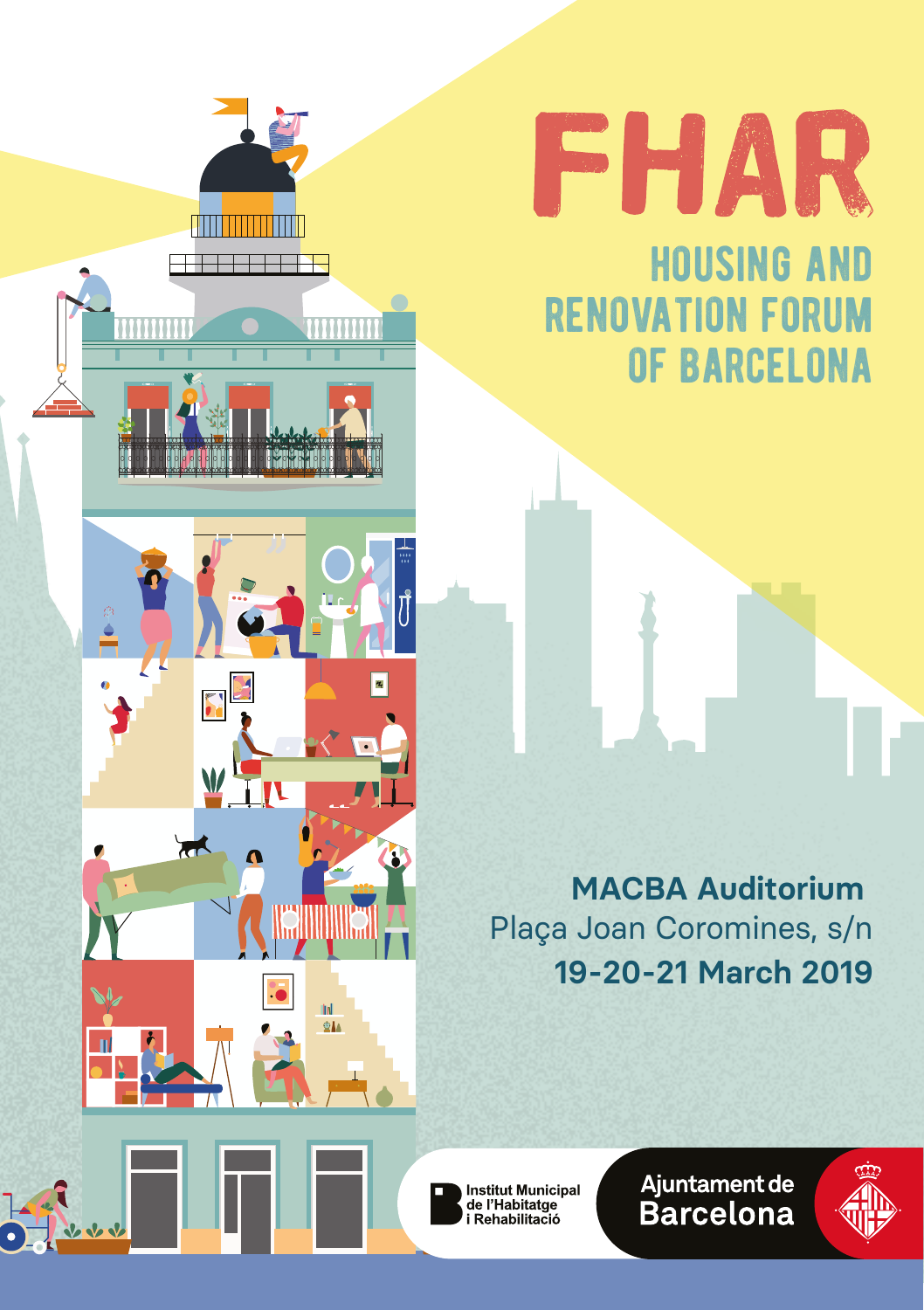# **TUESDAY 19**

### **18.00 - 20.00**

**Global challenges and local solutions to the right to housing Raquel Rolnik**, lecturer in the Faculty of Architecture and Urbanism of the University of São Paulo

**Josep Maria Montaner**, councillor for Housing and Rehabilitation, Barcelona City Council

Moderated by: **Cristina Fallarás,** journalist and writer

# WEDNESDAY 20

## **PLANNING** HOUSING POLICIES

#### **9.15 - 11.00**

**Measure to plan. Generation of indicators and presentation of the state of affairs**

**Carme Trilla,** president of the Barcelona Metropolitan Housing Observatory

**Mario Yoldi,** director of Planning and Operative Processes in Housing of the Basque regional government

Moderated by: **Beatriz Toribio,** director of studies of Fotocasa

### **11.00 Break**

### **11.30 - 13.30**

### **The role of the administrations in the crisis of access to housing in cities**

**Javier Martin Ramiro,** the Director-General of Architecture, Housing and Land at the Spanish Ministry of Public Works

**Agustí Serra,** secretary of Urban Habitat and Territory at the Generalitat de Catalunya **Javier Burón,** manager of Housing and Rehabilitation, Barcelona City Council Moderated by: **Irene Peiró,** journalist

**13.30 Lunch**

## **CREATING AND RETHINKING** THE STOCK OF AFFORDABLE HOUSING

# **15.00 - 16.00**

**Presentation of the BCN-NYC Challenge finalists**

**Anna Majó,** director of Digital Innovation, Barcelona City Council

**Eduard Cabré,** coordinator of International Relations from the Barcelona Housing and Rehabilitation Department

#### **16.00 - 17.30**

**Intergenerational housing. Approaches to different life-stage needs**

**Gaspar Mayor,** manager of the Municipal Housing Trust of Alicante

**Zaida Muxí,** architect and author of the book *Mujeres, Casas y Ciudades* [Women, Houses and Cities]

**Ana Fernández,** architect at Cohousing Lab

Moderated by: **Laia Grau,** architect and urbanist

### **17.30 Break**

### **18.00 - 20.00**

### **Work in progress**

Presentation of six new-build projects and public housing renovation projects in Barcelona, presented by their architects

Moderated by: **Joan Carles Melero,** director of Technical Services at the IMHAB

# thursday 21

**RESPONDING** TO THE EMERGENCY

**Responses to the emergency: prevent, halt, house Judith Cobacho,** SIPHO and Associació Vincle **Lucía Delgado,** PAH Barcelona spokesperson **Fernando Díaz,** representing Càritas

Moderated by: **Maria Assumpció Vilà,** Ombudsman's Office of Barcelona

**11.00 Break**

# **CO-PRODUCTION** WITH OTHER AGENTS

**Co-production with non-profit or limited-profit companies Ricard Fernández,** manager of Social Rights at Barcelona City Council

**Gerald Koessl,** Austrian Federation of Limited Profit Housing Associations

Moderated by: **Anna Gener,** president of Aguirre Newman

**Community Co-production: cooperatives in transfer of use and Community Land Trusts**

**Joaquín de Santos,** manager of the European project *Sustainable Housing for Inclusive and Cohesive Cities* (SHICC) in the Community Land Trust Bruxelles (CLTB)

**Maria Antònia Garcías Roig,** manager of the Institute of Housing of the Balearic Islands (IBAVI)

**Vanesa Valiño,** Head of the Councillor's Office for Housing and Rehabilitation, Barcelona City Council

Moderated by: **Mara Ferreri,** post doctoral researcher at the IGOP (UAB)

#### **13.30 Lunch**

# **REGULATING** THE MARKET

**Fight against gentrification**

**David Bravo,** architect and consultant at Barcelona City Council

**Rui Neves Bochmann Franco,** councillor for Housing and Local Development from Lisbon City Council

Moderated by: **Núria Benach,** Professor of Geography at the UB and a member of Espais Crítics

**Collaboration and control to guarantee good use of housing** 

**Fuensanta Alcalá,** director of Housing Discipline of the IMHAB

**Joan Manel González,** municipal architect in Santa Coloma de Gramenet

#### **Nuria Pedrals,** architect

Moderated by: **Josep Casas,** architect, co-director of the Postgraduate course in Housing Policies (COAC)

**17.30 Break**

**Generating affordable rental housing Bojan Schnabl,** coordinator of the EUUA

Housing Partnership

**Reiner Wild,** executive director of Mieterverein Berlin

**Jaime Palomera,** spokesperson of the Barcelona Tenants Union

**Elga Molina,** Manager at the Social Rental Housing Pool at Tarragonès County Council, a PhD in law and a senior lecturer in Civil Law at the URV

Moderated by: **Cristina Fallarás,** journalist and writer